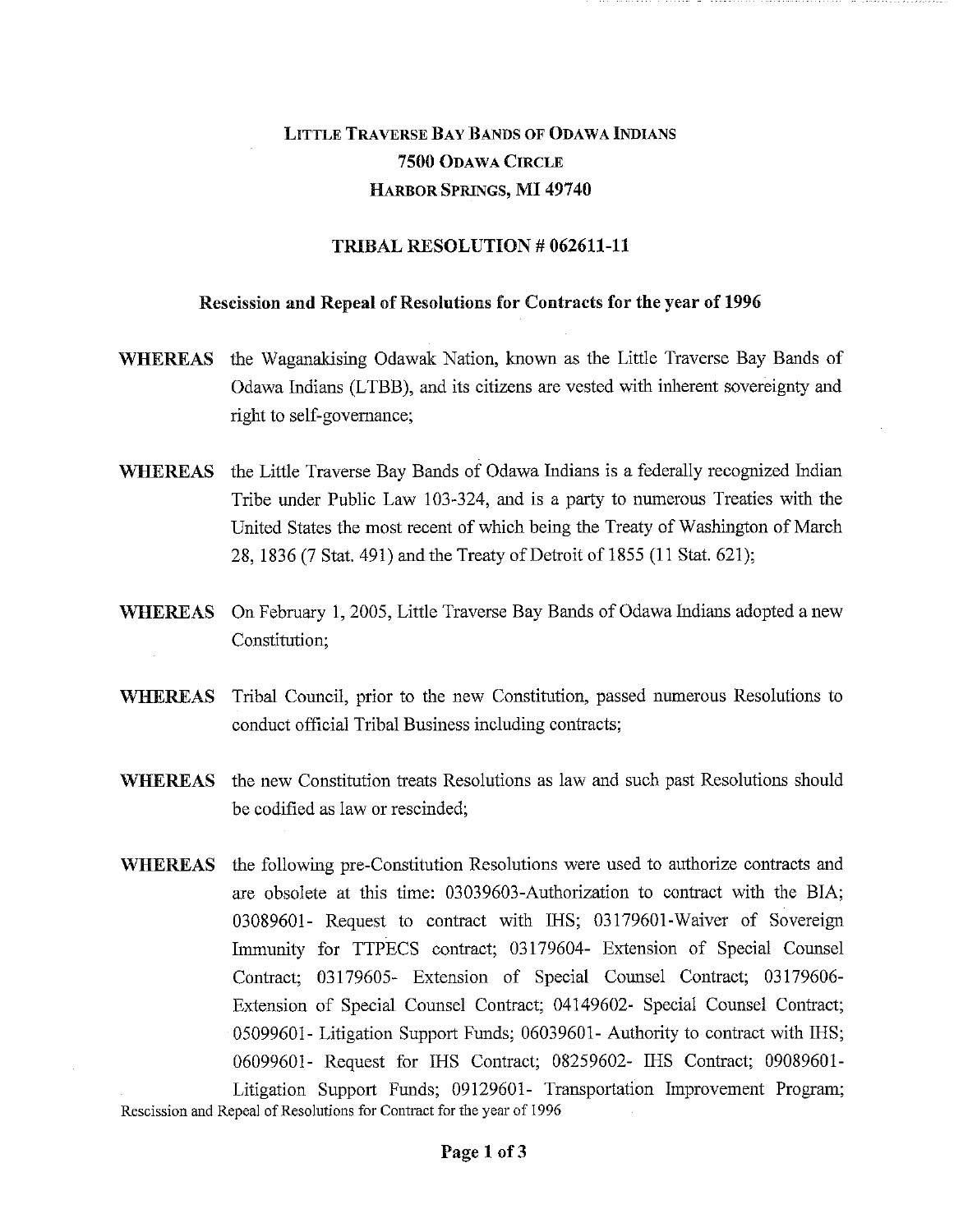10209602- USDA Food Commodity Program; 11179603- Consultant Contract; 11179604- Special Counsel Contract; 11179605- Litigation Support Request; 11179606- Litigation Support Request.

THEREFORE, BE IT RESOLVED that the following Resolutions are rescinded and repealed in their entirety, and are void and have no effect: 03039603-Authorization to contract with the BIA; 03089601- Request to contract with IHS; 03179601-Waiver of Sovereign Immunity for TTPECS contract; 03179604- Extension of Special Counsel Contract; 03179605- Extension of Special Counsel Contract; 03179606- Extension of Special Counsel Contract; 04149602- Special Counsel Contract; 05099601- Litigation Support Funds; 06039601- Authority to contract with IHS; 06099601- Request for IHS Contract; 08259602- IHS Contract; 09089601- Litigation Support Funds; 09129601- Transportation Improvement Program; 10209602- USDA Food Commodity Program; 11179603- Consultant Contract; 11179604- Special Counsel Contract; 11179605- Litigation Support Request; 11179606- Litigation Support Request.

Rescission and Repeal of Resolutions for Contract for the year of 1996